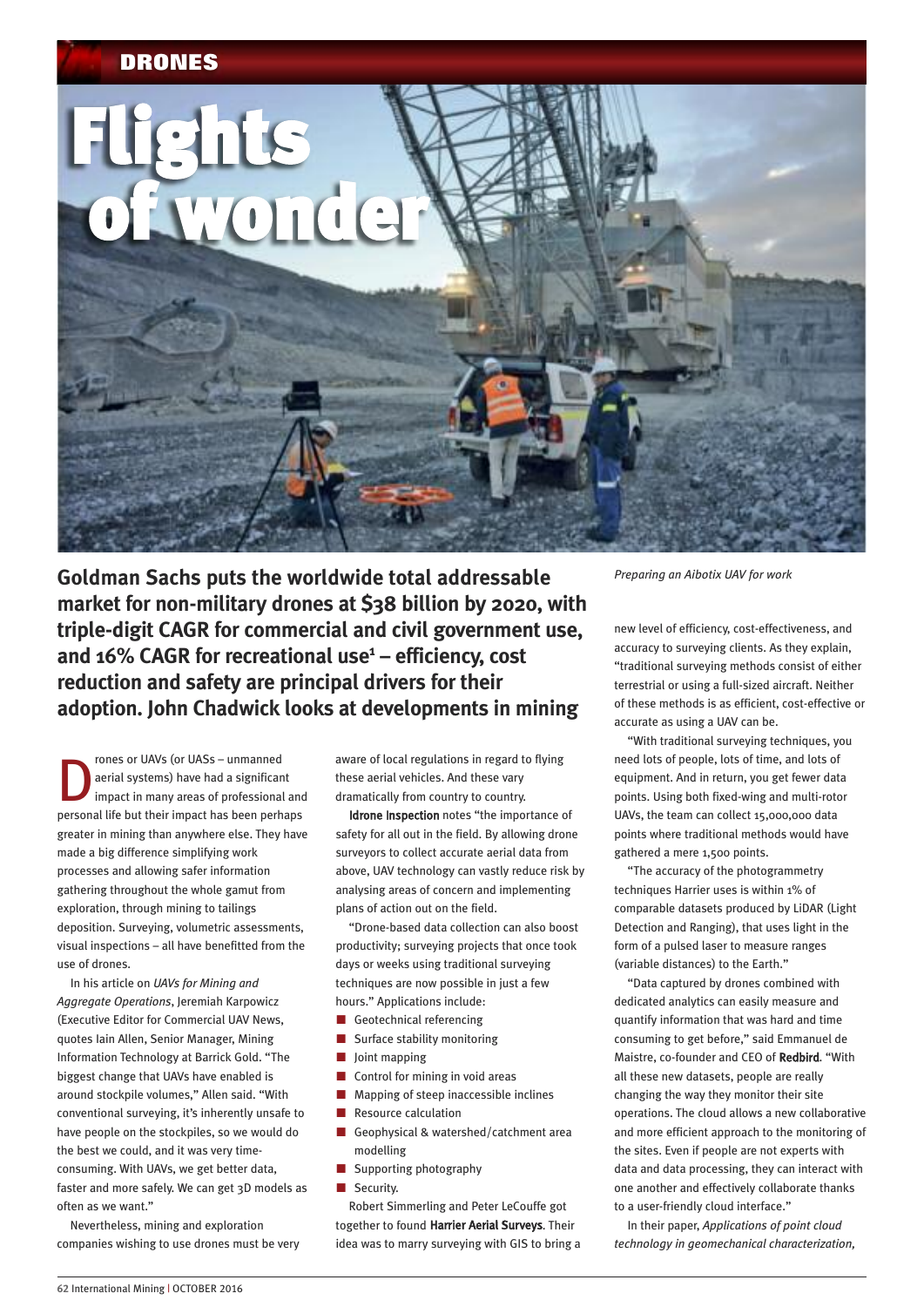*analysis and predictive modelling*, John Lyons-Baral of Hexagon Mining and John Kemeny of the University of Arizona, explain: "Point cloud technology is now an indispensable tool in geological and geotechnical data collection, interpretation and analysis. Open pit and underground mines of all sizes are regularly collecting point cloud data as LiDAR and photogrammetry surveying devices have finally become affordable and the workflows fast and efficient. Past challenges of large data processing and manipulation are gone with recent technological advancements in computer hardware and software. These innovations reduce file sizes, ease rendering requirements and allow for the implementation of real-time 3D viewers and surface meshing tools. With its ability to remotely (safely), rapidly and accurately extract large quantities of georeferenced and 3D-oriented data, point cloud technology provides numerous applications to the geomechanical field. The list of uses is continuously growing, so this paper specifically focuses on digital outcrop modelling and digital terrain engineering."

GEM Systems notes that UAVs "have gained rapid acceptance and popularity as they are relatively inexpensive, collect good quality data, and they can be equipped with many kinds of sensors, ranging from simple cameras to infrared cameras, and now, magnetometers.

"Mineral exploration is a natural fit for a UAV for a number of reasons. Manned flights in remote areas are dangerous and cost significant resources to support, including mechanics, fuel dumps and more. UAVs are easier to launch, mobilise, set up and refuel. Moreover, UAVs can fly in most weather and at night – giving significant productivity gains over conventional airborne surveys.

GEM explains that it takes one man day to walk 10-15 line km of magnetic survey. To do a grid of 100 line km, it would take roughly 10 days, plus all the support of food, etc. A drone could collect 100 line km in less than one day. In addition, the safety concerns of a person out in the bush for 10 days are real with respect to personal injury. Use of a drone, mitigates much of the risk associated with a survey like this.

Another advantage that GEM points out – "the drone is flying higher and therefore the signal is slightly reduced, [but] the shear density of the data, both along line and between tightly spaced lines of 10 m, far outweighs the sparse data collected on the ground , that is susceptible to near surface noise, such as boulders and operator shake."

Comparing drones versus airborne surveys, GEM notes that "whereas an airborne survey provides clean quality data, safety restrictions force the plane to fly at a minimum of 300 ft



*Part of GEM Systems' success is due to its components – "specially designed for high resolution and noise-free data: Responses of a dipolar target fall off as the inverse cube of distance so the farther from the source – the smaller the signal. This can be compensated for by using an ultra-sensitive magnetometer such as the Potassium optically pumped version. The GEM GSMP 35U Potassium UAV magnetometer is at the core of its UAV offering*

(90+ m) in most cases, and line spacing of typically 100 m. With a drone, flight height is less, typically 150 ft (about 45 m), and line spacing can now be effectively flown at 10 m. This creates a level of information not seen in the exploration world before. This kind of detail will ultimately lead to new understandings and discovery.

Brodie McCrory, a prospector based in Canada's Yukon Territory, comments on "the tremendous value of improved mapping resolution. Any additional geoscientific surveys must, in my opinion, be overlaid on the most accurate surface and/or elevation model available. It is - at best - misused resources and - at worst - can be misleading. Missing a diamond drill target by a few metres due to an inaccurate surface model would produce a (incorrect) negative result that would be very difficult to identify in the future.

"Outside of the positioning and mapping uses, there's continued interest in geophysical surveys that could be performed by a UAV. Some have some potential to replace current helicopter or fixed-wing aircraft surveys, such as magnetometrics.

"However, there are the physical limitations from this platform that are the same as any aerial survey. Despite the novelty and excitement around UAVs, there is no practical benefit from having a ground penetrating radar unit in flight. This applies to many physical properties - the closer to the ground, the better. I don't foresee UAVs dominating groundtruthing or surface data collection for many years yet.

"There's research being done into SAR and safety applications underground but without GPS, autonomous navigation is difficult. But, with the driving goal being to improve safety, I believe this will be one of the earlier lateral developments for UAVs; a modern-day 'canary in a coal mine'. This would be more relevant to larger development and production mines with the infrastructure in place to support it.

"Lastly, there are already many automated

and unmanned vehicles in use in mining - such as remote controlled underground equipment. I foresee more submarine mineral exploration using unmanned vehicles.

"Logistics is most likely the primary concern of any mine project. I have heard of helicopter flights carrying AA of batteries for a critical task. If supplies could be delivered in an automated fashion, it would eliminate a huge amount of the overhead associated with remote mine sites.

"The one product that I think has a good chance of (relatively) fast uptake is a GPS guided cargo parachute. It has similar costs as a fixed-wing while able to deliver its payload to a helipad-sized target."

## **Flying aeromagnetics**

In July, Alta Vista Ventures signed a Binding Letter of Intent to purchase a 100% interest in the unmanned aerial vehicle (UAV) division of Pioneer Exploration Consultants. The UAV division of Pioneer specialises in providing UAV solutions to the mining and exploration industry and has successfully completed aerial surveys throughout Canada, the US and internationally for both major and junior mining and exploration companies. It is a leader in mining and exploration related UAV-based survey technology.

In late 2014, Pioneer developed the world's first commercially available UAV based magnetometer survey called UAV-MAG™. This proprietary survey uses ultra-sensitive magnetic equipment to aid in the discovery of ore deposits.

Alta Vista says: "There are many competitive advantages to UAV based magnetometer surveys, of which the key is not having to rely on helicopters – a significant cost saving to the client. Surveys can be flown at much lower elevations and at much closer line spacing than conventional surveys, enabling the delivery of much higher quality exploration data. Further, a UAV flies at a much slower speed than a helicopter and it is believed that that adds to much more detailed data. Additional cost savings that get passed on the client stem from the system's portability; the entire system can be transported anywhere in the world at a fraction of the cost of a conventional airborne magnetic survey system. This allows for surveys in very remote settings and in extreme conditions."

Another area of specialisation includes UAV based LiDAR surveying. LiDAR says Alta Vista "is becoming a more popular tool for mining and exploration companies as it gives a very accurate representation of topography, even in heavily forested areas. Many junior exploration companies attracted to LiDAR surveys do not undertake surveys due to the cost of helicopter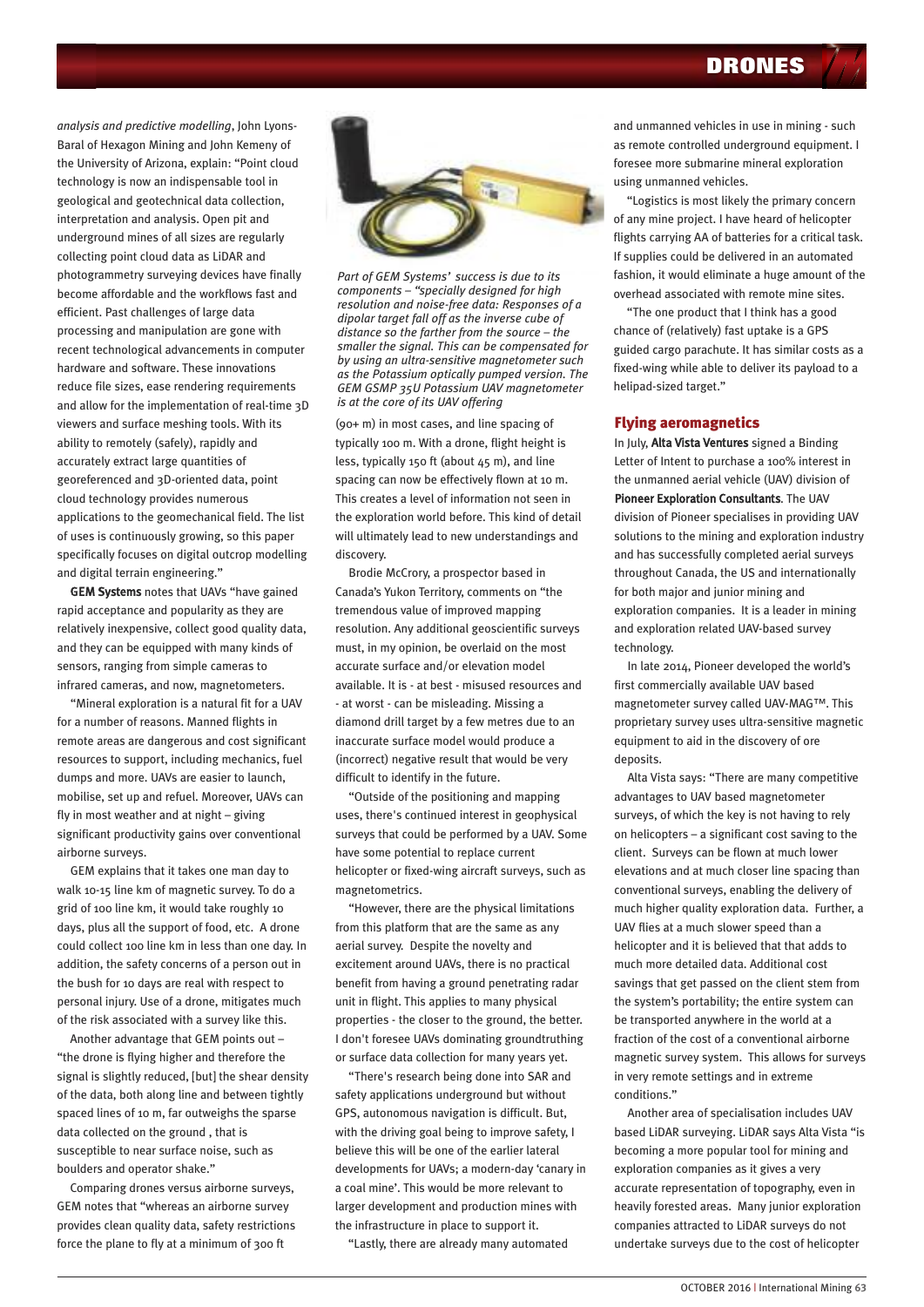based surveys. Alta Vista believes that cost effective UAV based LiDAR surveys using Pioneer's proprietary UAV mounted system will become much more popular with junior exploration companies."

Other services provided by the UAV division of Pioneer include 3-D site modelling and volume calculations, high resolution orthophotos, pit and pile surveying, environmental monitoring, tailings dam survey control and remote site inspections.

Michael Burns, President & CEO of Pioneer Exploration Consultants commented, "The management of Alta Vista Ventures forward thinking business plan is the perfect fit for our fast growing UAV business."

Alta Vista Ventures' goal is to enter the UAV industry by purchasing a varied group of companies that will complement each other and, in turn, create a consortium of businesses that will cover all aspects of the UAV industry.

Burns explained to *IM* how Pioneer, starting in 2014, designed and built in-house a multicopter UAV-MAG™ survey system, and flew the first ever 590 line km multicopter-based survey.

GEM Systems offers complete turnkey systems for helicopter bird or fixed-wing systems; magnetometer, up to four sensors; gradiometer with radar altimeter, GPS 20Hz and data acquisition system. The company states that, "the optically pumped GSMP-35A is the most sensitive magnetometer for airborne applications:

- Smaller and lighter sensor: 112 mm  $x$  64 mm (cylinder type) - 0.9 kg and electronics box: 229 mm x 56 mm x 39 mm - 0.63 kg
- $\blacksquare$  Highest sensitivity in a commercial airborne magnetometer for detection of even the most subtle targets
- $\blacksquare$  Highest absolute accuracy, cleanest data with no need of filtering
- $\blacksquare$  Secured internal memory to store up to 3,000,000 readings
- RS-232 & Larmor frequency output So, explains Burns, "we combined a proven

UAV platform with a potassium vapour GSMP-35A magnetometer, resulting in a system with excellent performance specifications and survey capabilities. The UAV is a rotary wing UAV platform, chosen based on its payload capacity and flight time of about 30 min." He went on to explain that GEM Systems GSMP-35A potassium vapour sensor package is a proven airborne magnetometer with 0.0001 nT resolution, 0.3 pT sensitivity and 10 Hz sampling [for maximum survey density]. The sensor package includes an ultra-light weight laser altimeter, GPS, and an IMU (inertial measurement unit) to record the sensor's velocity, orientation and XYZ movement.

"The result," he explains, "was our UAV-MAG system which can fly up to 150 line km per day at an all in cost to the client of less than \$100 per

line km. Mobilisation costs are the same as getting a person on site with 100 pounds (45 kg) of gear, due to the light weight and compact size of the UAV-MAG, so rather than being a major cost addition to the survey, it's becomes an insignificant expense.

"To our knowledge, our survey costs are extremely competitive with both conventional airborne and ground based mag surveys. This becomes a significant advantage for our clients, letting them put more resources into ground, and that's huge for them.

There were three main goals for the initial design:

- 1. To reduce magnetic interference of the flight platform in order to collect high quality magnetic data 2. Create a system that is both
- reliable and flexible enough to fly a mag survey and collect aerial photos for orthoimagery and digital elevation models in the same day
- 3. Create a highly portable system with the ability to fly a survey safely and simply in any terrain and under challenging weather conditions.

"We achieved the first goal by employing a 'towed bird' sensor configuration," Burns explains. The sensor is slung below the craft by a specially designed lightweight mount system. This allows sufficient separation between craft and sensor, and achieves low drag and no noticeable reduction in flight time.

"The remaining requirements pushed us away from fixed wing platforms and into multicopters for a number of reasons. With the UAV-MAG system, we can launch from the middle of a survey grid in heavily forested, steep terrain and not worry about take off and landing. Once in the air, the UAV-MAG takes care of the rest by flying the survey autonomously and returning home for landing. We found this invaluable for remote surveys. The small size of the platform, compared to a fixed wing system allows fast flight launching and easy transport. We can carry our fully flight-ready system by hand, ATV [all terrain vehicle] or vehicle, and launch within minutes. No complicated launching platforms, or landing fields required. What we have created is a truly versatile survey platform for multiple sensor packages, essentially a Swiss Army knife UAV, and our clients so far have been extremely pleased with the results and reduced survey costs."

Essentially, Burns explains, the Pioneer system means two people can do in a day what would



need six people on the ground and take a week. Furthermore, there is no aerial competition for such surveys – drone use is equally as good (and much cheaper) than doing it by helicopter. When considering large regional surveys, however, the helicopter- or fixed wing-mounted survey is still the best.

Burns considers there to be great potential for the future, with exploration spending coming back to higher levels in many parts of the world. Large mining companies, he explains tend to either do their own work – like BHP Billiton – or contract the work out, like other major mining companies, for which Pioneer has worked. And as the juniors start finding money again for exploration, he anticipates a lot of contract work from them.

For surveys carried out in rugged topography and requiring the best possible terrain correction solution, MWH Geo-Surveys uses a senseFly eBee professional mapping system to collect low level photogrammetry and terrain data. The company has developed an enhanced processing system to leverage the high precision GNSS gravity positioning and the ultra-detailed digital terrain model/orthophoto "to create an unparalleled terrain correction solution. This digital imagery also provides valuable photo data which has a multitude of exploration and project planning uses.

"Terrain corrections can now be calculated to an unprecedented degree of accuracy using this new technology along with our processing solutions."

An eBee was also used when the Al Ram chromite mine in Oman in 2015 contracted MWH Geo-Surveys International to run a micro-gravity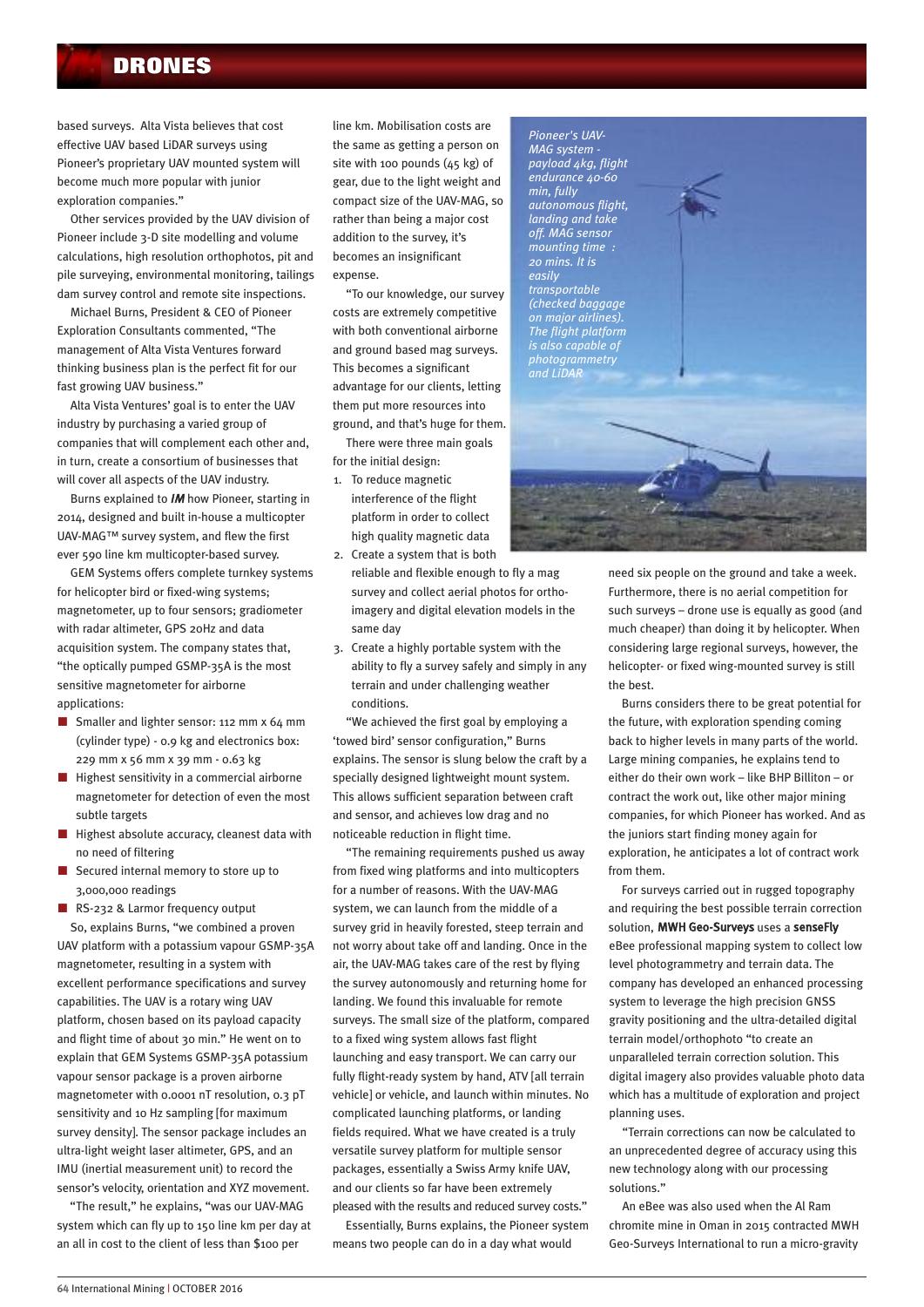exploration survey of the mine. The goal of the survey was to map sub-surface chromite veins.

This would in turn allow a targeted drill program to identify the location and depth of chromite veins for future mining operations.

A critical element in high-resolution gravity surveys is the ability to accurately calculate and correct for local topography. Such accuracy is particularly important in areas of difficult, complex terrain such as the Al Ram site.

"Our gravity surveys require precise RTK GNSS surveying at each gravity measurement point," says Kevin MacNabb, a founding partner and owner of MWH Geo-Surveys.

In order to produce a micro-gravity survey in an area of difficult topography like Al Ram, which has deep, sheer pit walls and is surrounded by rugged mountains, a high-quality, high resolution DEM (digital elevation model) is essential.

So, MacNabb turned to MWH's senseFly eBee drone, which was purchased for exactly this type of data collection. "The drone allows us to create cost-effective, high-resolution DEMs and orthophotos, in support of geophysical surveys like that at Al Ram, solving a technical problem very effectively," he explains.

eMotion was important to this project, as it is to all such projects. It is senseFly's intuitive ground station software, supplied with every senseFly drone. It is used to plan, simulate, monitor and control mapping flights.



### **LiDAR specialist**

The RIEGL VUX-1 series was introduced to the market as a series of small and light weight survey-grade LiDAR sensors. The instruments can be employed for a great variety of surveying applications ranging from mobile laser scanning to UAS/UAV/RPAS-borne laser scanning and airborne laser scanning from manned platforms like helicopters, gyrocopter and ultra-light aircraft.

All these solutions are based on the RIEGL VUX-SYS which is a completely integrated laser

*RIEGL developed a remotely piloted airborne carrying platform, the RiCOPTER, a highperformance X8 array octocopter. The VUX-UAV LiDAR sensor, the IMU/GNSS unit, a control unit and up to two high-resolution cameras are assembled to build the VUX-SYS, a fully integrated system solution, ready to be mounted on the RiCOPTER. Equipped with the VUX-SYS, the RiCOPTER enables high-performance unmanned surveying missions offering a flight endurance of up to 30 minutes at a maximum take off weight of slightly less than 25 kg*

scanning system of low weight and compact size for flexible use in kinematic applications. The

bauma china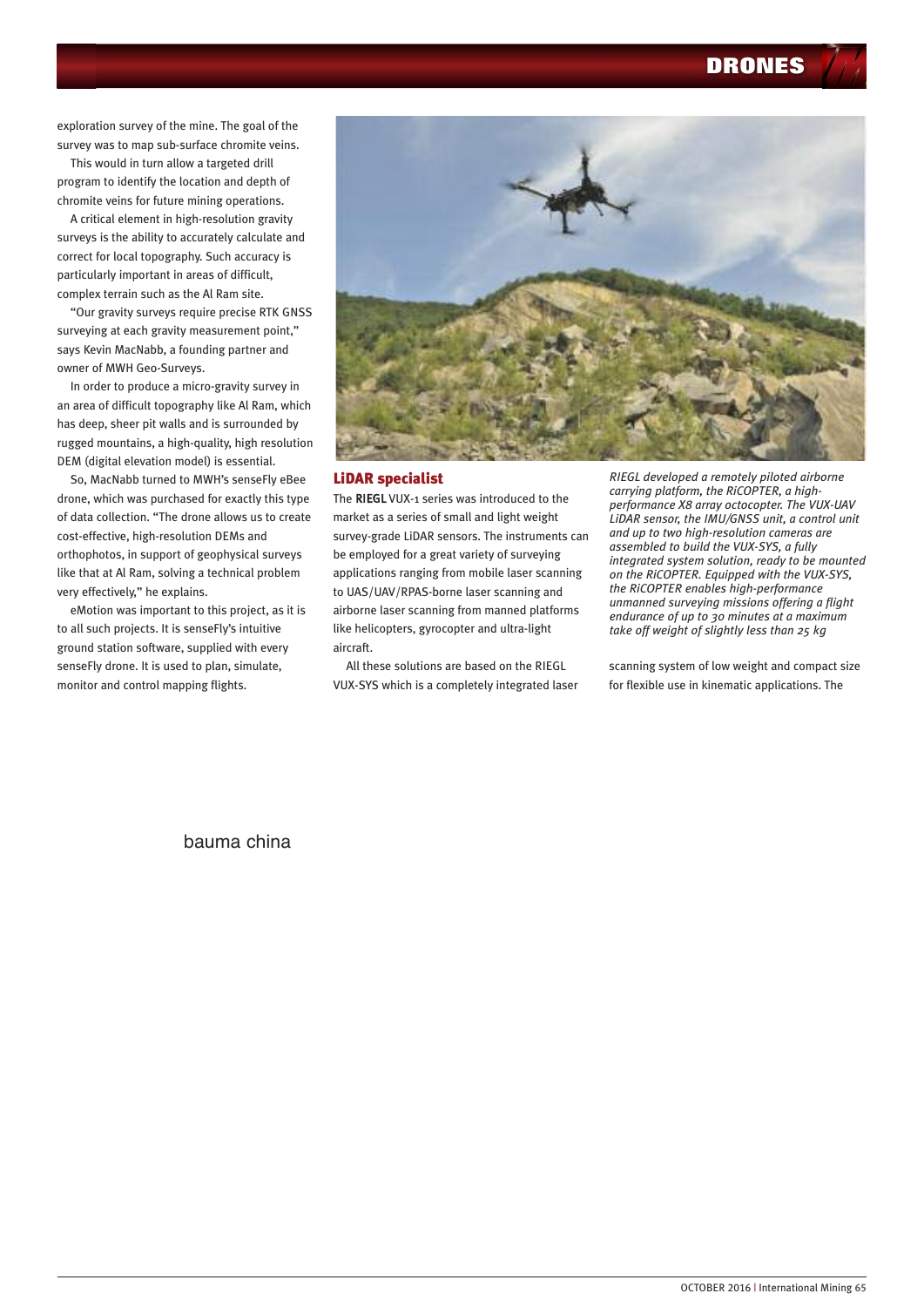system comprises a RIEGL VUX-1 Series LiDAR Sensor, an IMU/GNSS system and a dedicated control unit. REIGL says "the excellent measurement performance of the VUX-1 in combination with the precise inertial measurement unit and the associated GPS/GLONASS receiver results in survey-grade measurement accuracy over its full range of applications.

The VUX-SYS also forms the core of the RIEGL VMQ-1HA which is a compact, economically priced high-speed single scanner mapping system mobile mapping applications operated from a car, train or boat.

In their paper *UAV-based Laser Scanning to meet special challenges in LiDAR Surveying*, Philipp Amon, Ursula Riegl, Peter Rieger and Martin Pfennigbauer of RIEGL Laser Measurement Systems "highlight some of the advantages of LiDAR technology - such as multiple target capability or independence of environmental light conditions – proving that laser scanning is perfectly suited for demanding surveying applications."

They assess the potential of unmanned aircraft based laser scanning by means of several practical examples. "Capable for VLL (very low level) flight, the new class of small UAVs offers yet unknown possibilities and perspectives to close the gap between high-altitude airborne and ground-based laser scanning."

They differentiate and analyse typical applications for which ULS is proposed and assess the respective challenges.

"The VUX-1UAV is the first laser scanner of survey-grade measurement quality specifically developed for unmanned airborne laser scanning.

"Specific software solutions for mining applications allow automated surface extraction and feature modelling as well as breakline extraction out of the scan data, thus providing the standard results to mining customer requirements."

## **Barrick Gold experience**

UAVs are "great for surveyors because it means they can spend less time collecting data and more time using it," says Barrick's Allen. "This



technology also allows us to survey areas that were previously too dangerous to send anyone."

At the Barrick-operated Pueblo Viejo gold mine in the Dominican Republic, a small fixed-wing UAV, the senseFly eBee, can survey a mine area of 450 ha in four hours. The UAV collects survey data from pre-marked ground control points using GPS technology. The resulting orthophotos provide rich detail of all exposed surfaces in pits, quarries and stockpiles. They also help track the stability, construction and volume of materials within tailings storage facilities. They even account for the curvature of the Earth's surface and correct distortion for digital maps to reflect distances more accurately. These activities strengthen already robust on-site monitoring activities and provide greater detail than traditional tracking methods.

With further processing, the orthophotos will provide a 3D model of the area surveyed, allowing the surveyors to better calculate ore and other material volumes and track changes in three dimensions.

Pueblo Viejo processes up to nine different types of ore, but lacks the space to stockpile them separately. Hence, different ores are stacked on top of each other. While that may

*An orthophoto of the different ore stockpiles at Pueblo Viejo generated by the eBee helps the mine site team determine which ore to send to the mill and when*

seem like grounds for a mix-up, the 3D models produced by the UAVs can distinguish between the stockpiles, ensuring that the right mix of ore is sent to the mill at the right time.

"The UAVs are an efficient way, both economically and practically, to help us track the stockpiles, optimise space at site and ensure we're sending the right ore to the mill," says Sean Jefferys, Pueblo Viejo's Chief Surveyor.

The eBee has an EPP foam body and wings, making it very light. It also has a 50-minute flying time under ideal conditions, and has numerous programmed safety features. It will, for instance, return to its launch site if it passes a pre-set lowbattery level, ensuring it doesn't run out of power and crash. Battery error, poor GPS coverage and strong winds are other scenarios that will automatically return the UAV to its launch point where it will make a controlled descent.

Before the introduction of UAVs at Pueblo Viejo, a LiDAR scanner was used to collect survey data. A LiDAR scanner might take as long as five hours to gather data of a complete pit or

infomine 1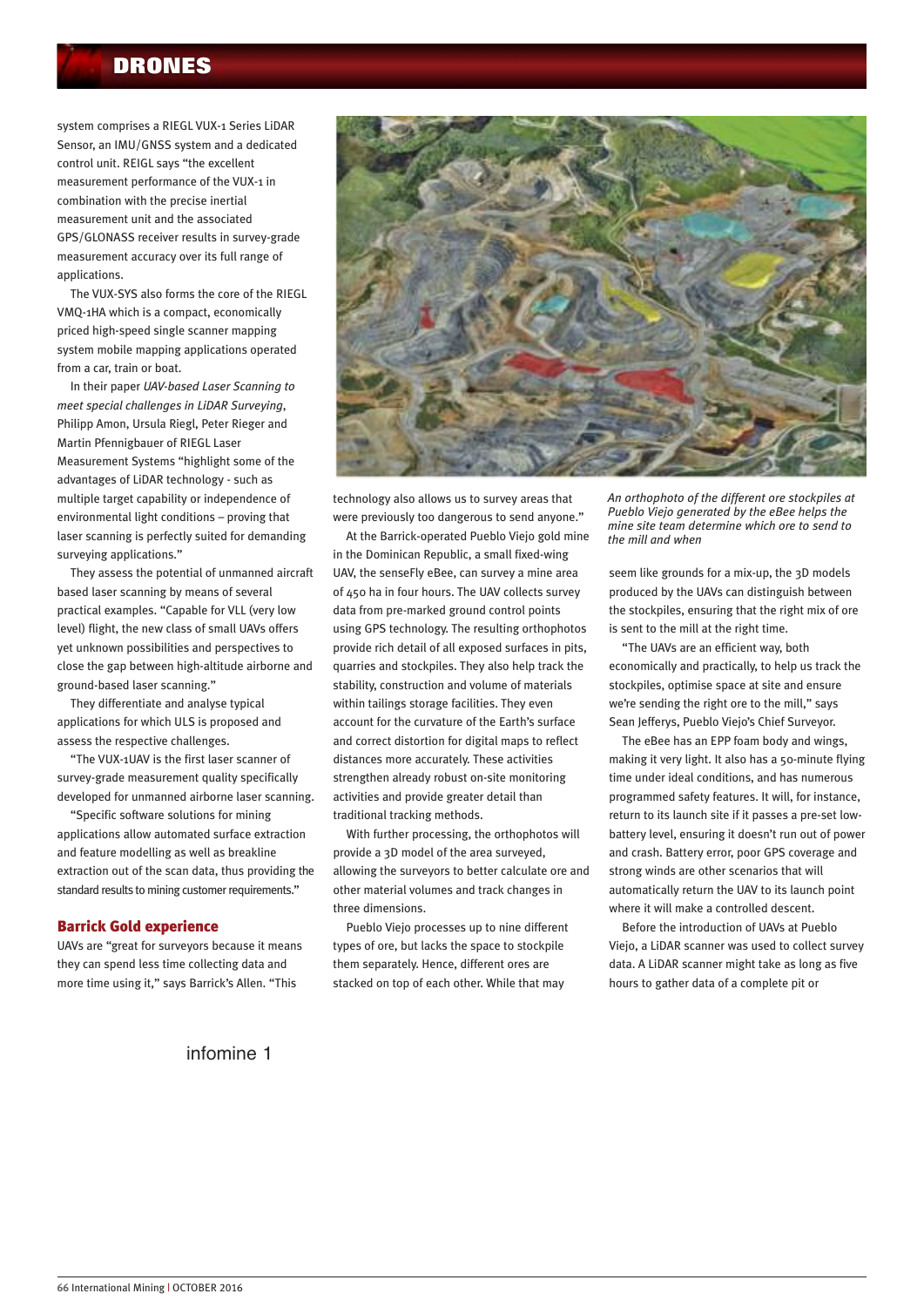stockpile. A LiDAR scanner costs \$180,000 and the scanning process introduces a greater possibility for human error. One eBee costs around \$20,000, meaning it's possible to purchase nine eBees for the cost of one LiDAR scanner.

The average flight of Pueblo Viejo's UAVs takes 15-20 minutes, plus two hours to process the data and generate orthophotos. When you factor in the lower costs of maintaining and operating the site's six UAVs, the time saved gathering and processing data, and the greater accuracy of the data, it's readily apparent which technology is preferred.

"The total cost for procurements, repairs and upgrades of our six UAVs has been \$120,000 over two years," Jefferys explained in 2014. "We get about 300 flights out of a single UAV before something needs to be replaced. We can cover much larger areas with better quality data than we ever could through traditional methods."

The operational advantages of UAVs accumulate quickly. Jefferys and his team survey pits and stockpiles every two weeks, which was not previously possible due to the manpower required to traverse Pueblo Viejo's hilly, brushcovered terrain. The UAVs also improve the quality of the data gathered while freeing up personnel to analyse this data.

"The UAVs allow engineers to work with near real-time data," Jefferys says. "The UAV data has enabled clearer communication of daily mining plans at all levels. It is an established production tool."

The LiDAR scanner still has its place in surveying, although now it is used more sparingly. The advantage that the LiDAR scanner offers is it can penetrate thick brush cover to generate data, whereas UAVs cannot. The UAV is used only for areas with no ground cover. When surveys of larger areas of the mine are required, something the UAV cannot provide, the survey team uses satellite imagery.

The latest eBee models have Real Time Kinematic (RTK) Differential GPS functionality, meaning each photo is automatically assigned GPS coordinates the moment the photo is taken.



This obviates the need for ground control points, saving considerably on time while capturing the elevation in the hilly terrain around Pueblo Viejo to within 30 mm.

Jefferys says the existing UAV technology has greatly enhanced efficiencies and the quality of survey data at Pueblo Viejo. "It's technology that's really under-utilised in the mining industry," he says.

### **Powerful partnerships**

DJI, a world leading aerial-imaging company, has partnered with leading UAV software company Propeller Aero, to launch an integrated solution to reduce costs, improve safety and drive operational efficiency for mining users.

The partnership integrates DJI's marketleading commercial-grade aerial platform, the Matrice 100 with Propeller's cloud-based software specifically designed for surveying and inspection. This easy-to-use, fully-integrated solution will provide enterprises and commercial UAV operators a simplified, quick and efficient way to automate operations and access data. The solution will enable businesses to accurately perform on-site measurements, volumetrics and share data seamlessly with just a few clicks.

"It's great to see innovation around DJI's aerial technologies and how these ideas are turning into actual business opportunities and practical use cases," said Michael Perry, DJI's Director of

#### *A DJI UAV in flight*

Strategic Partnerships. "Deploying UAVs for surveying and inspection can significantly reduce costs, minimise workplace hazards and realize fundamental operational improvements. Being from Australia, Propeller Aero has had the considerable advantage of developing alongside the industries that have been using commercial UAVs since 2002; the platform is already integrating drone data into the existing work flows and processes that businesses are using."

The Matrice 100 platform has all of DJI's easyto-fly technology built in, including the flight controller, propulsion system, GPS, DJI Lightbridge, a dedicated remote controller, and a rechargeable battery. This system automatically manages the most complex tasks required for flight, so businesses and companies can focus on getting the job done. Propeller Aero's online platform offers industry-leading capabilities for geospatial data processing, analytics and collaboration, including instant volumetric calculations and the ability to track changes over time. It has seen rapid adoption by commercial drone operators and enterprise clients in over 60 countries.

"We're thrilled to provide an end-to-end solution for the industrial sector together with DJI," said Rory San Miguel, Propeller Aero's Co-Founder and Co-CEO. "As the market leader in

infomine 2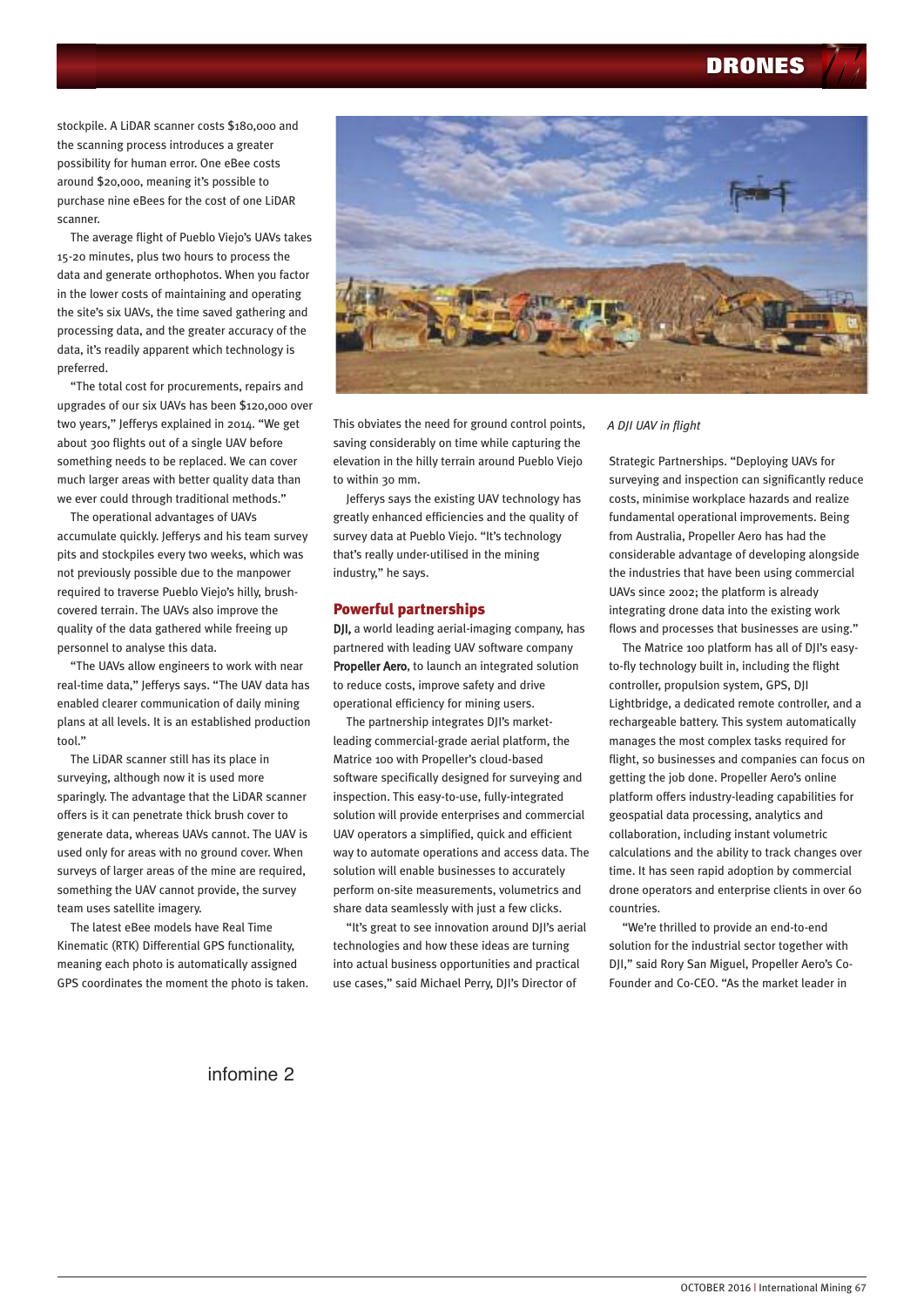

*An example of Redbird analysis by drone*

UAV hardware, DJI is making its technologies more reliable and easy to use for operators, and at the same time, actively responding to the needs of commercial enterprises. This partnership is a natural step for us, and we're looking forward to bringing this solution to mining."

At the end of last year, Caterpillar announced an exciting new marketing agreement between its Europe, Africa and Middle East region and Redbird. The latter, established in 2013, is a pioneer in the acquisition and analysis of aerial data collected by UAVs. As Caterpillar says, "Redbird's ability to both collect drone data and provide analysis of that data using cloud-based, proprietary algorithms offers significant benefits for customers. Developing relationships with a broad variety of companies like Redbird will accelerate our ability to help our customers become more productive, make better business decisions and optimise their operations."

John Carpenter, Construction Technology and Solutions Manager said "UAV data collection and Redbird's image analytics capability will provide customers with a variety of solutions for their operations, such as material inventory management, haul road optimisation and project progress to name a few."

"Drones are entering a new phase, with data analytics as the heart of this evolution," said de Maistre. "Our solutions have been developed with leading construction companies and quarry operators for the past two years, helping them extract the real value out of drone data."Redbird says it has the "best in-class monitoring tool, trusted by more than 1,000 sites across the world. It turns drone data into actionable intelligence to give mining companies the means to monitor their assets and highlights the

"unparalleled production monitoring" potential.

- Access powerful in-browser 3D stockpile computation volumetrics
- $\blacksquare$  Assign each stockpile its material type
- $\blacksquare$  Get enhanced reporting and statistics. "Get high resolution surveys and compare:
- $\blacksquare$  Automated analysis of orthomosaics
- $\Box$  2D and 3D views, and many more
- Monitor frequently and detect changes quickly.
- "From drone images to powerful analytics:  $n$  Ensure flawless safety
- n Monitor high walls, safety blocks and berms
- Optimise haul road design to improve fleet efficiency.
- "Plan blasting
- operations online:
- $\blacksquare$  Automatically upload your blasting information
- Estimate volumes to be extracted
- $\blacksquare$  Visualise instantly.

### **Blast monitoring**

South Africa-based explosives leader BME is setting up a High-Tech Services unit dedicated to developing the use of drone technology for clients.

"The aim of this team is to advance our progress in employing modern technology like drones to help us monitor blasts and

optimise our clients' fragmentation results," said BME Technical Director Tony Rorke. "Dronemounted high-resolution cameras, combined

with global positioning system (GPS) survey equipment to provide ground reference points, are allowing us to take a quantum leap in more effective blasting practice."

The downstream impact, said Rorke, can be felt in a range of benefits to mining productivity, such as finer fragmentation, higher digging rates and reduced power consumption in mine crusher circuits.

"Better measurement – both before, during and after a blast – is the key to optimising blast results," he said, "and drones advance our measuring ability greatly when combined with BME's other innovative in-house tools like our blast planning software together with our electronic detonation system."

Rorke said while great strides had been made in surveying and drilling blastholes, a mine's survey plan is often not completely accurate or up to date – potentially reducing blast quality.

"Using drones, we can generate high-quality aerial imagery of the blast site after holes have been drilled, capturing the exact GPS coordinates of each hole," he said. "These coordinates are exported into our blast timing design program BlastMap III and into our AXXIS electronic detonator system – allocating precise firing times to each hole as a function of its exact position."

He emphasised the benefits in being able to adjust the timing of a detonation in a blasthole – as well as firing sequences and charge distribution – to take account of any slight divergence of a hole's actual position compared with its place on the survey plan.



*BME blast analysis: an aerial view from a camera mounted on a UAV clearly showing the blasting pattern*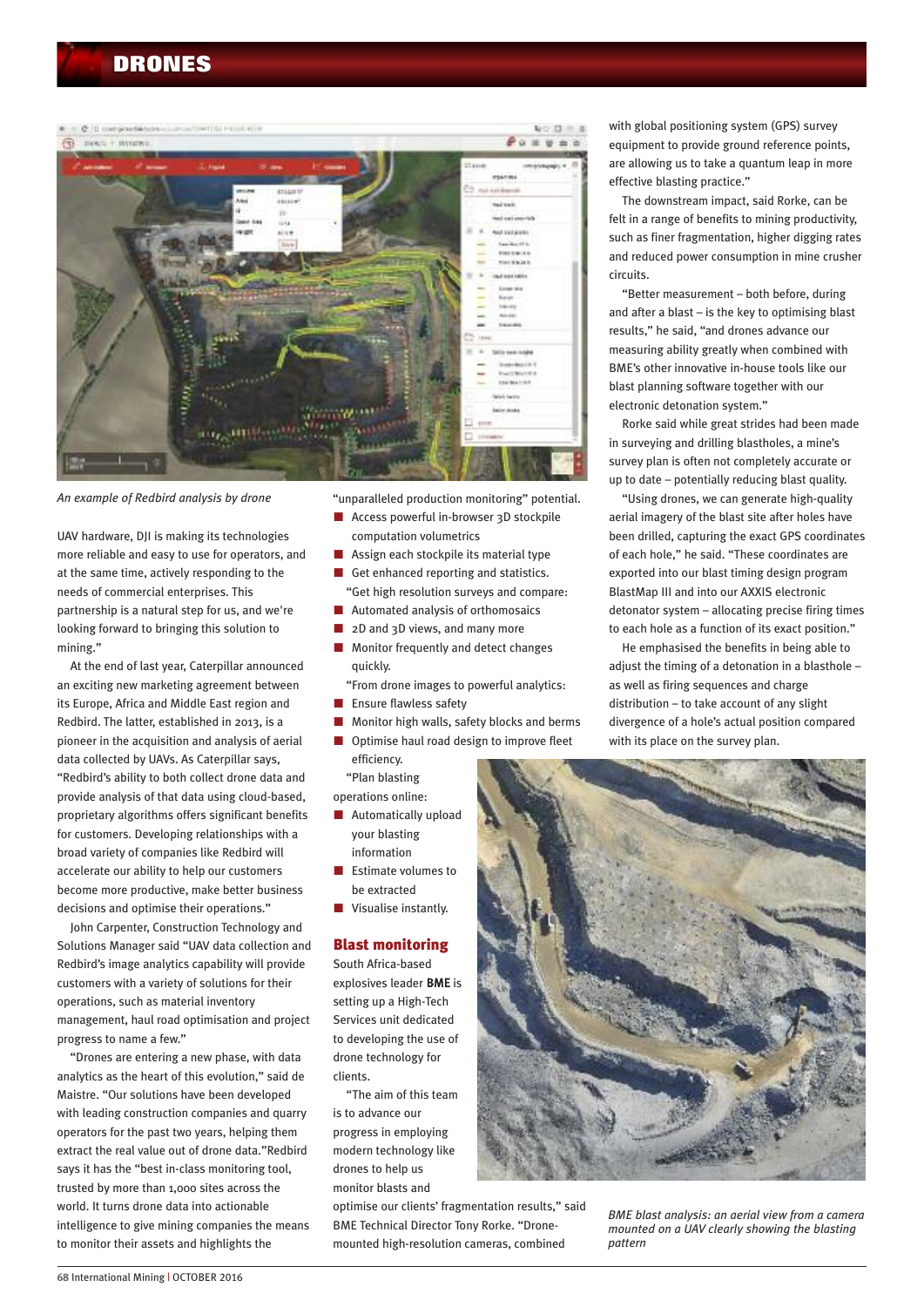The versatility of a drone as a vehicle for the camera also extends to valuable monitoring functions during and after the blast.

"Sampling, measuring and quantifying the fragmentation achieved by a blast is much easier when done from an aerial scale image that a drone can deliver, making the analysis much more useful in improving future blasts," he said. "The distribution and volumes of fragment sizes are important to monitor, as these are vital to continuous improvement strategies."

Software now also allows the creation of a three-dimensional surface of the blast block, by combining the aerial drone imagery and the face profile footage from land-based cameras.

Redbird's latest strategic alliance is with EPC Groupe, a world leader in the manufacturing, the storage and the distribution of explosives as well as the field of drilling and blasting. This will be to the benefit of EPC's customers in more than 30 countries on all five continents. With access from the Redbird cloud platform, they will be able to monitoring, interactively and accurately, the evolution of mine production activities.

EPC and Redbird are combining their expertise to offer a range of innovative services based on the opportunities offered by UAV technology. This premium service provides, for example, an interactive 3D map of the work site constantly updated. "It also enables," they say "the achievement of an unprecedented level of

precision for the analysis of mined materials (3D view to measure the spreading, the wave effect; but also the grain size of the superficial layer of the blast), opening the way for a true drive for continuous improvement of the blasts, supported by the methods and tools developed by EPC."

All of the measures and data available in the field, sometimes under-used, are collected, stored and made valuable by making them easily accessible on any medium (computer, digital tablet, smartphone). Customers can thus benefit from an analytical tool, enabling optimisation and the control of work sites, promoting security, respect of environmental constraints and efficient use of resources.

"The use of drones represents in this way a technological leap, bringing more precision and facility of use. It also enables to quickly obtain post-mining information in the form of a 3D model of the demolished pile. In conjunction with the Redbird cloud platform, it opens the path to the analysis and the optimisation of the blast results in order to improve the performance of the whole production chain", declares Ricardo Chavez, EPC Technical Director.

"This strengthens the positioning of Redbird in the mineral industry as a specialist of data processing through drones, and their accessibility via the cloud," says Benjamin Hugonet, Commercial Director of Redbird.

## **And underground…**

Systems are now beginning to break through underground. With ever increasing need to improve safety and maximise operational efficiency, new drone technology is there to replace labour-intensive methods of surveying, inspection and mapping. They can capture 3D spatial data in hard-to-access underground areas in mines with an aim to remove much of the risk and increase safety on site.

Clickmox Solutions, a Canadian based technology company, has developed a 3D mapping system based on SLAM (Simultaneous Localization and Mapping) algorithm, which can be installed on drones or vehicles. This system is capable of building 3D maps in real time without the need for GPS signal for positioning. The company has subsequently released MineFly and TILT Ranger drones as complete 3D laser scanning and mapping solutions specially designed for underground mines and other GPSdeprived areas. TILT Ranger is a joint product of Clickmox and Inkonova, a Swedish high tech company. These solutions overcome most of the challenges underground where physical presence may be laborious, unsafe and expensive. With 30 mm precision up to 20 m, the 3D scanner on MineFly and TILT Ranger can scan any underground mine opening, such as drifts, stopes and ore/waste passes. Possible uses of such a system in underground mines are large-area 3D

## GECAMIN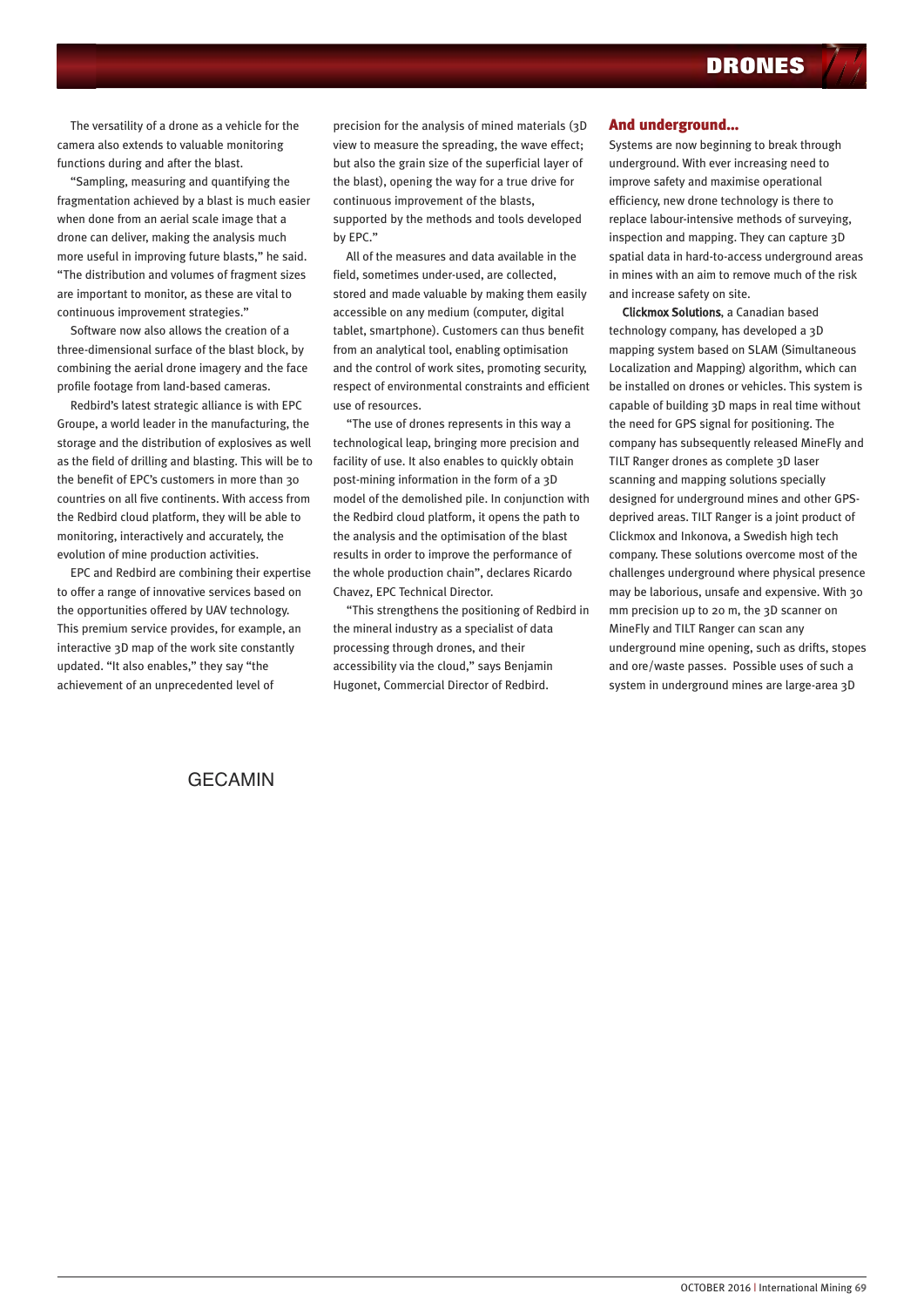scanning, 3D mapping, convergence monitoring, inspection, surveying, 3D profiling, as-built CAD generation and vehicle positioning.

The TILT Ranger drone is based on tilting rotor technology, which allows it to fly vertically, roll on the ground and climb walls. It is equipped with wheels as well as guards to minimise damage from hitting objects. The laser scanner on the drone is mounted on top by default but can be switched to bottom easily by the operator if needed. In this configuration, it can be used in open pit mines as well.

Underground, point clouds and meshes of drifts and other areas go a long way due to their usefulness in performing geological investigations, ground condition archiving and ground support design. Such meshes are created from the point clouds generated by a laser scanner. Most mines construct these point clouds using stationary laser scanners, which is a time consuming and expensive process. It is impractical to perform repeated scans to update the maps as ground conditions change. A dronebased scanning and surveying system would solve these problems by allowing the operational crew to perform repeated scans quickly and efficiently. A drone-based 3D scanning system can survey underground stopes and drifts empowering personnel to become virtual surveyors from a remote location.

Bundled with ClickMox Solutions' underground scanning hardware, ThreeDify CloudMesher is engineered to process large point clouds from 3D scanners or UAVs. Very large point clouds with



*A 3D mine drift mesh generated from a point cloud using ThreeDify CloudMesher*

points over 100 million can be visualised and edited in an interactive speed on commodity laptops. The point clouds can be further processed to create actionable meshes for downstream mine design and reconciliation to minimise underbreak, overbreak, and percentage of volume variance. CloudMesher is a module within ThreeDify GeoMine workspace, an integrated solution from geological modelling, mine planning, design and scheduling system for both open pit and underground mines. Survey data flows seamlessly among all modules in GeoMine, eliminating the needs for incremental

import/export steps, and hence significantly increases users' productivity.

The most compelling feature of CloudMesher is the automatic solid mesh generation from point clouds. With a few mouse clicks, CloudMesher can automatically generate the best fitting solid mesh for any point cloud that represents an

underground opening. This is made possible by ThreeDify's powerful meshing pipeline that consists of a globally optimal triangulation algorithm, a manifoldgeometry re-meshing algorithm and a mesh shape optimisation algorithm. A mesh produced from this pipeline not only honours the original

point cloud, but also is guaranteed to be watertight and manifold with similarly-shaped faces as well as the user-defined vertex count – an ideally-shaped actionable mining object for downstream mine design and reconciliation.

Coming soon, Threedify is also planning to release its cloud based drone mapping software that would allow any individual or mining company to upload drone-created photographs to its 3D drone mapping site to create dense 3D point clouds. Such point clouds can then be further processed with CloudMesher to create actionable mining objects.

## **UAV performance**

Advantages in the performance of different types of UAVs are illustrated in the following table (courtesy of the Pearcey Institute2) where 0 = worst,  $+=$  average,  $++$  = best. Capability is rated for range (how far can it fly), endurance (how long can it stay in the air), weather dependence (especially wind and rain), manoeuvrability (in all three dimensions) and payload capacity (weight it can lift).

In a recent article in the AMIRA International Newsletter, The Pearcey Institute also reports

| Type                | <b><i><u>Rampy</u></i></b> |           | Endurance Weather dp | Manauvy.  | Paylowd      |
|---------------------|----------------------------|-----------|----------------------|-----------|--------------|
| Satellite           | 11                         | Ħ         | $+ +$                | o         |              |
| <b>Balloon</b>      | ō                          | $+$       | o                    | $\circ$   |              |
| Airship             | $+ +$                      | $\pm\phi$ | ö                    | ÷         | $++$         |
| Gilder-Kite         | ¥                          | ø         | o                    | $\circ$ . | c            |
| Glider - Fixed wing | $+ +$                      | $\pm$     | $\,$ + $\,$          | $+$       | $+$          |
| Prop engine         | $+ +$                      | $+ +$     |                      | ä         | $+4$         |
| Rotor-kite          | $+1$                       | ×         | ۱O                   | ×         | $\mathbf{r}$ |
| Copters:            |                            |           |                      |           |              |
| Single lift-rotor   | ٠                          |           | ٠                    | $\pm\pm$  | ٠.           |
| Quadcopters         |                            | ÷.        | ٠                    | $++$      | ٠            |
| Multi-copter.       |                            |           | ٠                    | $^{++}$   | $+$          |
| Coaxial rotors      |                            | ⊷         |                      | ₩         | $^{++}$      |
| Tilt-rotors         | $+1$                       |           | ٠                    | ÷÷        | $\ddotmark$  |

"the capability of a UAV also depends on the sensors it carries, and this has also been an area of rapid research and development. The sensors that can be carried are largely dependent on the payload capacity, which has largely become a function of the battery performance/weight ratio. Some of the sensors already deployed in UAVs

| <b>Sensor Type</b>                                                                                      | Capability                                                                    |  |  |
|---------------------------------------------------------------------------------------------------------|-------------------------------------------------------------------------------|--|--|
| Digital Camera<br>+ Still frame<br>Visible light<br>· Infrared<br>· Video<br>+ 30 (stereo)<br>· Thermal | Mapping<br>Surveillance<br>Obstacle avoidance<br>People/Object identification |  |  |
| Barometric & Ultrasonic                                                                                 | Altitude & Height measurement.                                                |  |  |
| Multispectral/hyperspectral scanners.                                                                   | Mineral identification<br>Rock type mapping                                   |  |  |
| Magnetomater & Radiomatrics                                                                             | Mineral identification<br>Rock type mapping<br>Landmine detection             |  |  |
| SAR (Synthetic Aperture Radar)                                                                          | 3D Terrain mapping<br>Vertical movement detection                             |  |  |
| LIDAR (Laser-light detection and radar)                                                                 | 3D mapping using accurate point clouds<br>Obstacle avoidance                  |  |  |
| Analytical serioons                                                                                     | Gas detection<br>Mioisture monitoring                                         |  |  |

are illustrated in the following table, which also indicates the main area of application.

## **Flight news**

Aibotix says it "works with high precision with global customers in mind." A new package it offers includes the industrial UAV Aibot X6 Version 2, delivered ready for take-off. With a dead weight of 3.4 kg and a maximum payload of 2 kg this hexacopter offers a climb rate of up to 8  $m/s$ .

The flight height up to 500 m and up to 3,000 m above sea level allows UAV missions in nearly every environment.

Within a 20 min flight time Aibotix says you can "capture hundreds of pictures and cover areas up to 10 ha. Create point clouds, 3D models and accurate digital terrain models with Leica Geosystems' software or use your existing software solutions."

The Aibot X6 works with GPS, gyroscope, accelerometer, barometer, magnetometer and ultrasonic sensors to make flights as safe as possible. There are various automatic functions such as autonomous flights (thanks to the flight planning software Aibotix AiProFlight which is

> included in the package), point-ofinterest flights, position hold, automatic start and landing procedures, automatic cominghome and in-flight voice support over remote control.

Aibotix AiProFlight allows users to plan and execute autonomous flights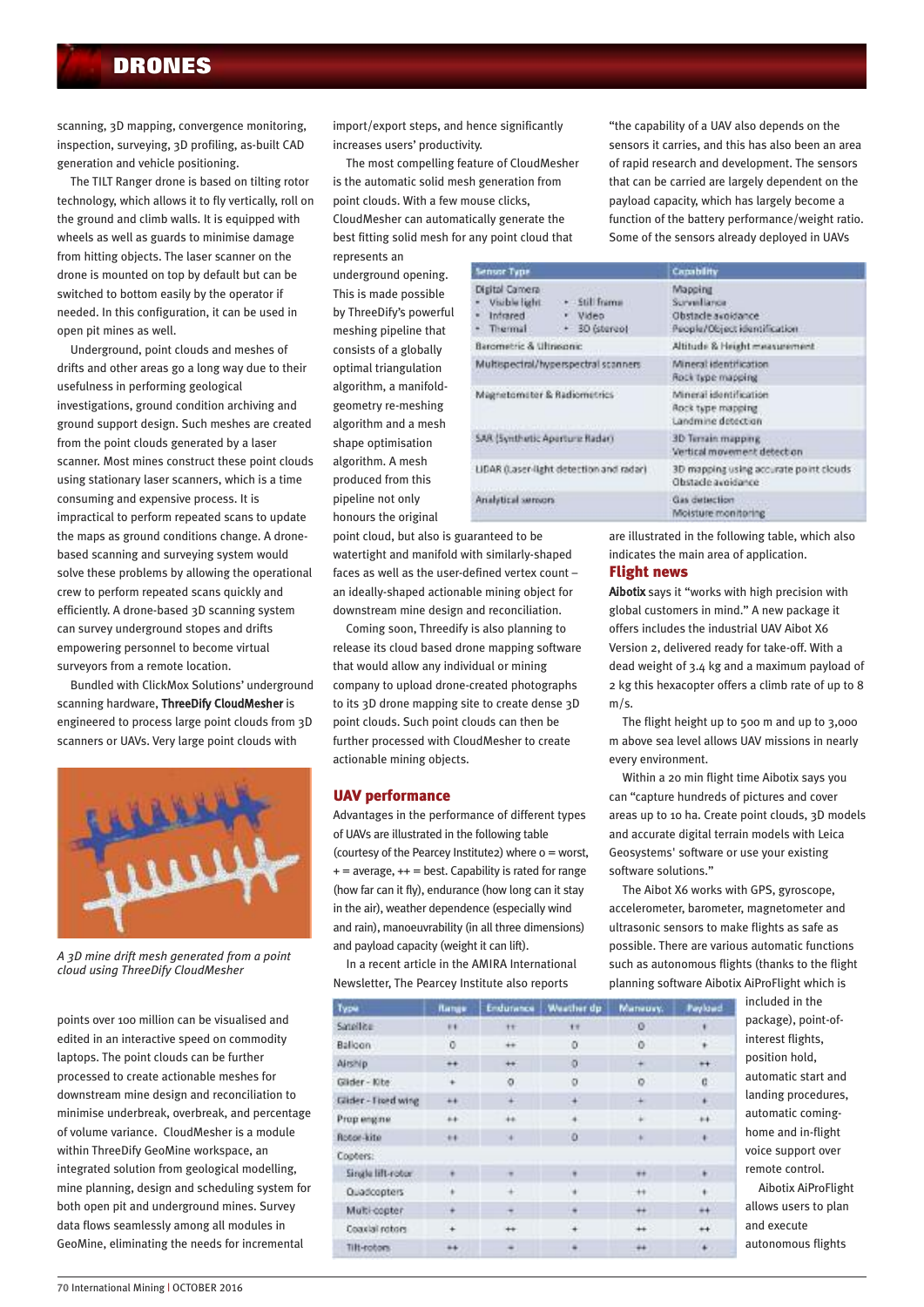within minutes. Precision is always important for any UAV mission – so Aibotix AiProFlight offers options, GPS and GNSS or RTK flights (however, the additional hardware Aibot HP GNSS 2 is not part of the package).

AiProFlight provides high-quality georeferenced data from the UAV sensors. It can be used for the first step of the post-processing to create the base for different software solutions.

AiProFlight is the communication platform to the Aibot X6 V2. No matter which settings you are going to check or change, no matter which logfile you are going to download - it combines flight planning, black box and communication platform in just one solution.

The Aibot X6 V2 package comes with the battery set in battery case with eight batteries, the Aibotix Ai battery charger set, the Aibotix pilot accessories set (including pilots vest), Aibotix Wi232 (for the wireless communication with your PC, tablet or notebook), USB connection cable, camera screw and the preprogrammed remote control.

The Ai DLVP is the latest development from Aibotix for real-time evaluation of camera data. It has been designed for professional tasks in the field of industrial inspection and monitoring. It allows users to work with Live View to support missions to generate accurate data.

Aibotix notes multi-spectral sensors make the invisible real. "With Parrot Sequoia you will get the lightest multi-spectral sensor in the world. Capture RGB and multi-spectral data at one time - geo-referenced and in high quality."

Weighing only 107 g, Sequoia is a powerful sensor in a remarkably small package. This camera features four narrowband filters optimised for analysing data and a 16 MP RGB imager for easy digital scouting. Sequoia's irradiance sensor and integrated GPS make it an accurate and calibrated tool for precision work.

Hexagon Mining's Leica Delta-FW70 is designed to provide professional aerial remote sensing and mapping capabilities in one platform. It features four separate payload bays, capable of holding more than  $0.25$  m<sup>2</sup> and  $2.8$  kg of payload. The large airframe can accommodate a variety of sensors and the supplier can integrate sensors and autopilots to meet a variety of needs. This UAV is intended for low cost, reliable, repeatable, day to day commercial operation in harsh environments, poor weather, at night. It has the capability of flight times in excess of two hours and range up to 32 km in poor weather, day or night.

Hexagon Mining says "the key to covering the maximum amount of area in the shortest amount of time is sensor size, not megapixels (MP). Don't be fooled by high MP cameras with small sensors or you will spend up to five times longer

gathering imagery. You need to gather the images as quickly as possible."

senseFly launched the albris, a quadcopter UAS for mapping and inspection. The company says it "is a uniquely sensor-rich system. Developed by experts working across numerous fields of robotics, this lightweight quadcopter offers the situational awareness, imaging flexibility and durability [needed] to complete challenging tasks safely, accurately and efficiently.

"albris' low take-off weight of 1.7 kg ensures its users will, in many countries, have less flight authorisation paperwork to deal with than those who use heavier systems."

"We believe the albris level of applicationfocused technology is unique in the civilian drone market," said Antoine Beyeler, CTO and cofounder of senseFly. "This platform tightly integrates several one-of-a-kind features, such as TripleView imaging, advanced situational awareness and full flight mode flexibility—to provide inspection and mapping professionals with the functionality they desire from a rotary system."

albris is a future-ready platform with a quadcore computer on board. Like senseFly's fixedwing drones, it offers users ever-evolving performance through regular software updates,



*The Delta-FW70 Fixed-Wing UAV has many camera and GPS options for a downward facing camera for surveying, mapping, and other mining applications. Aerial imaging is all about the camera, and it can carry a large full frame mirrored DSLR NIR camera which offers the best in imagery and field of view (FOV)*

adding the latest drone tech innovations to keep it at the cutting edge for years to come.

The integrated sensors work together to provide the user with full situational awareness and support obstacle avoidance:

 $\blacksquare$  Five 'navcam' vision sensors allow the operator to see in the direction the drone is moving, automatically via its flight control